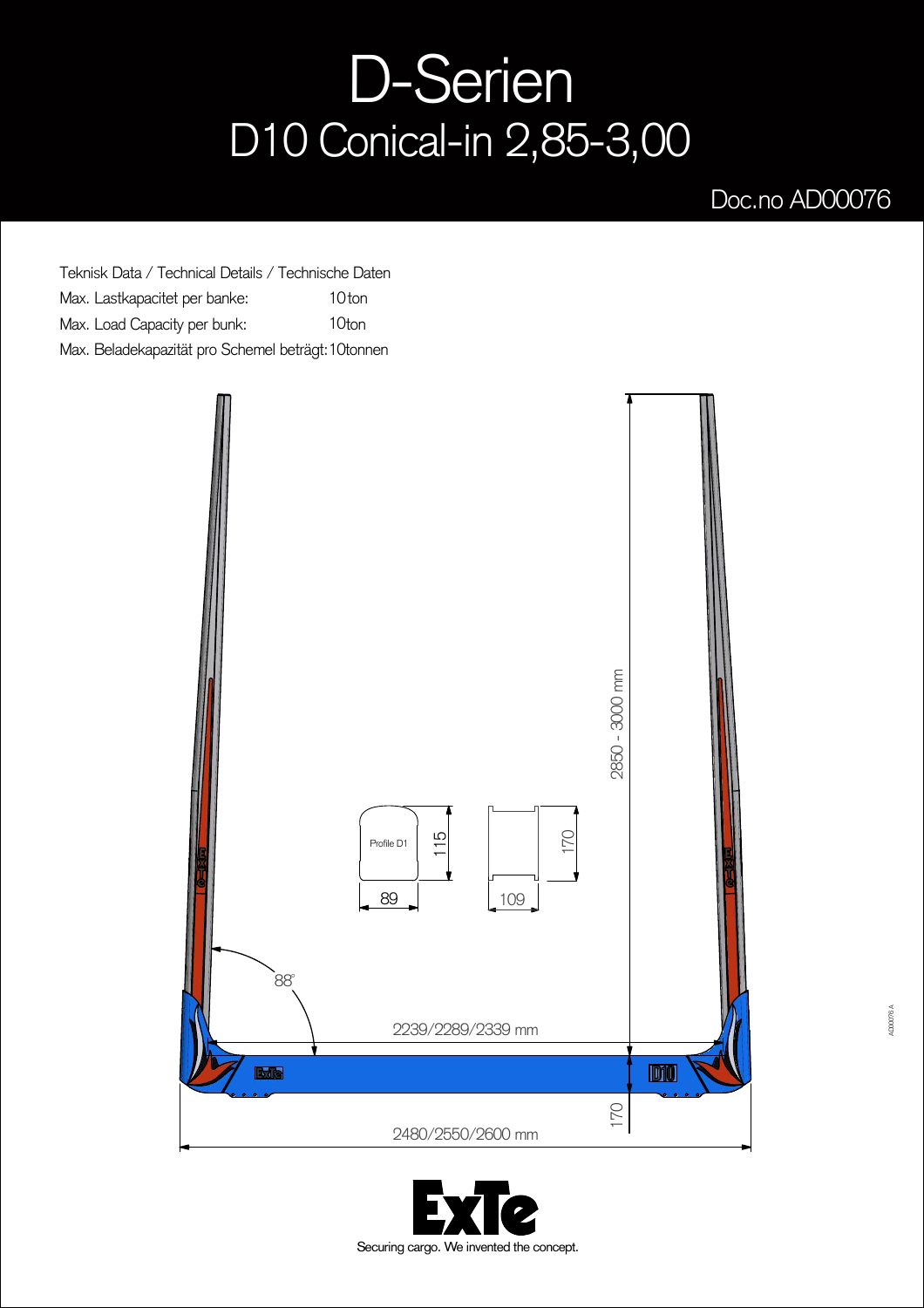



| Pos. | Part.no   Pcs | <b>Benämning</b>              |                | Description Bezeichnung Weight* |                                                                                  |                    |      |        |     |                                  |      |      |  |
|------|---------------|-------------------------------|----------------|---------------------------------|----------------------------------------------------------------------------------|--------------------|------|--------|-----|----------------------------------|------|------|--|
|      | 810408        | Stomme D10 2,48               | <b>Bolster</b> | Schemelkörper                   | 65,9 kg                                                                          |                    |      |        |     |                                  |      |      |  |
|      | 810405        | Stomme D10 2,55               | <b>Bolster</b> | Schemelkörper                   | $\frac{1}{167.4 \text{ kg}}$ A mm B mm C mm D mm E1 m3 E2 m3 E3 m3 $\frac{3}{4}$ |                    |      |        |     |                                  |      |      |  |
|      | 810400        | Stomme D10 2,60               | <b>Bolster</b> | Schemelkörper                   | 70,6 kg                                                                          | wallLoading Length |      | Iotal  |     | Depth   F 2239   F 2289   F 2339 |      |      |  |
|      | 810196        | Låselement D-Profil           | Wedge kit      | lKeil                           | $,2$ kg                                                                          | height             |      | Height |     |                                  |      |      |  |
|      | 802690        | IStake D1 T10 3010 Conical-in | <b>Stake</b>   | Runge                           | 32,3 kg                                                                          | 2850               | 3010 | 3020   | 159 | 6.38                             | 6.52 | 6.67 |  |
|      | 802691        | Stake D1 T10 3060 Conical-in  | Stake          | <b>Runge</b>                    | 32,8 kg                                                                          | 2900               | 3060 | 3070   | 159 | 6.49                             | 6.64 | 6,78 |  |
|      | 802692        | Stake D1 T10 3110 Conical-in  | <b>Stake</b>   | Runge                           | 33,3 kg                                                                          | 2950               | 3110 | 3120   | 159 | $6.6^{\circ}$                    | 6.75 | 6,9  |  |
|      | 802693        | Stake D1 T10 3160 Conical-in  | Stake          | <b>Kunge</b>                    | 33,7<br>kal                                                                      | 3000               | 3160 | 3170   | 159 | 6.72                             | 6.87 | 7,02 |  |

ExTe förbehåller sig rätten att göra ändringar i specifikationer och<br>annan information i detta dokument utan förhandsinformation.

ExTe reserves the right to make changes in specifications and other information contained in this document without prior notice.

ExTe behält sich das Recht vor, Änderungen an Spezifikationen und anderen<br>Informationen in diesem Dokument ohne vorherige Ankündigung vorzunehmen.



\* Teoretiska \* Theoretical

\* Theoretisch

ExTe Fabriks AB, SE-820 62 Färila Sweden. Tel: +46 (0)651 175 00. E-mail: info@exte.se www.exte.se